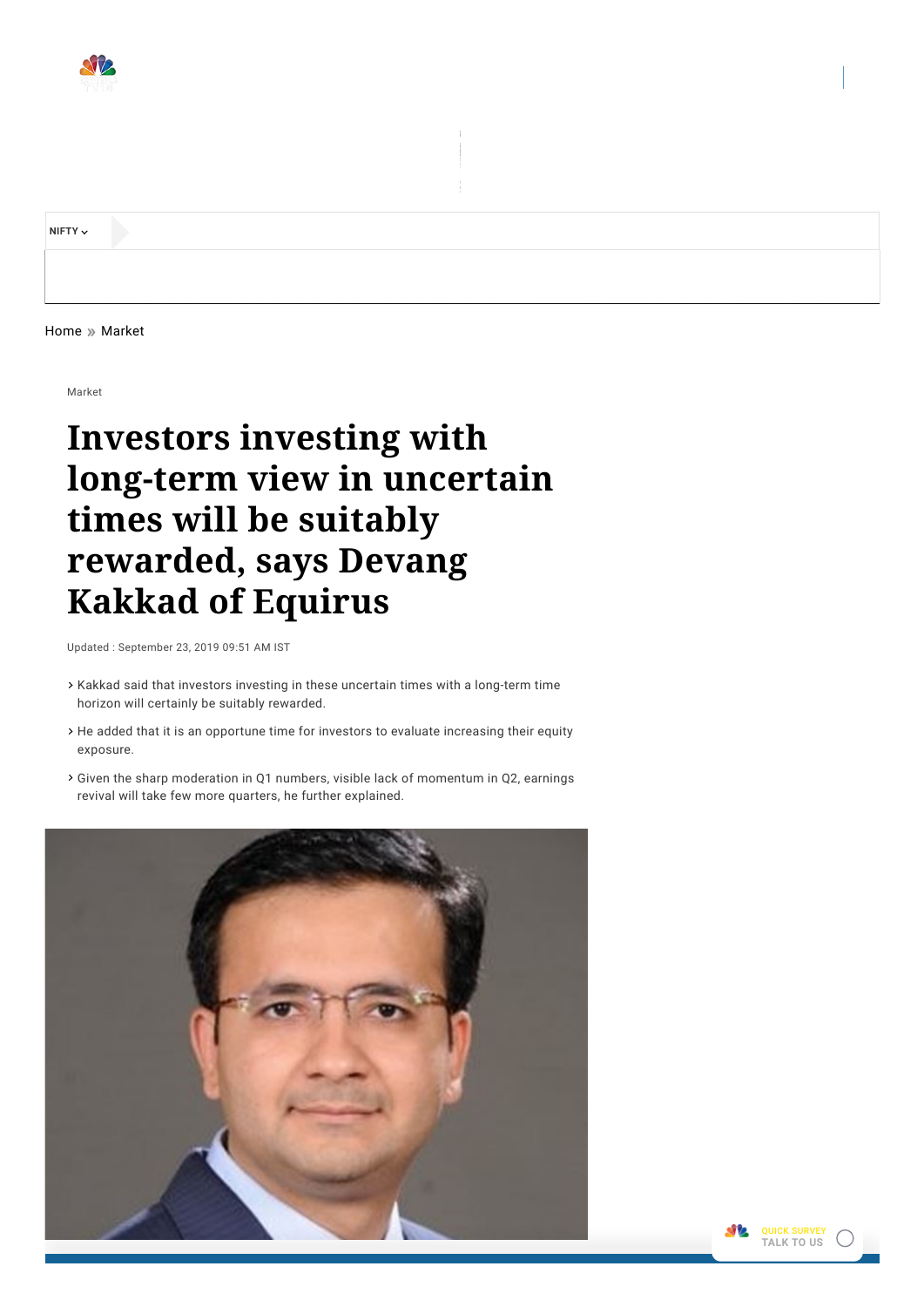

#### **[PRANATI](https://www.cnbctv18.com/author/pranati-deva-3021/) DEVA**

**Share**

 $\begin{bmatrix} n \\ h \\ h \end{bmatrix}$ nvestors investing in uncertain times with a long-term time horizon will certainly be suitably rewarded, Devang Kakkad, head of Research at Equirus Wealth Management, told CNBCTV18.com in an interview.

Kakkad has 10 years of experience in wealth management and investment banking. Previously, he worked with Citibank as the head of Citigold Wealth Management. He executed G3 currency bond transactions during his stint with JPMorgan.

Kakkad holds a degree in Business Management and is an alumnus of Indian School of Business, Hyderabad.

Kakkad expects the market to be in the bearish mood in shortterm, driven predominantly by weak investor sentiment and weakness in high-frequency activity indicators. "We expect equity market volatility to continue until a sense of revival is visible domestically or reversal of investor sentiment globally," he said.

In the interview, he also shared an advice for investors to be followed in the period of uncertainty and volatility.

Edited excerpts:

## **Do you think midcap and small-caps are a good investment at this moment? Do you have any preferred names in the broader markets?**

It is an opportune time for investors to evaluate increasing their equity exposure if the current equity allocation is less than the desired exposure. We suggest retail investors adopt a staggered approach (say spread over the next 6 months) towards increasing their equity exposure. With reference to pockets of opportunity, given the steep correction in mid and small caps over the last 18 months, investors with a long-term view could also evaluate quality midcap and smallcap funds as well.

## **The markets have been in a bearish mood for some time now. Do you believe it will continue to remain in a bit of a limbo and for how long?**

Markets may continue to be in the bearish mood in short-term driven pre-dominantly by weak investor sentiment and weakness in high-frequency activity indicators. There is a visible slowdown in consumption indicators (2-wheelers and car sales), FMCG products or consumer durable products. We expect equity market volatility to continue until a sense of revival is visible domestically or reversal of investor sentiment globally.

#### **In this uncertain market scenario, what is your advice to the investors?**

Both global and domestic environment is going through a phase of uncertainty and volatility. That said, such times provide the best investment opportunity. Current challenges are surely concerning but not unsurmountable. Growth compulsion shall



#### **RECOMMENDED FOR YOU**



[Personal](https://www.cnbctv18.com/personal-finance) Finance

New Direct Tax report [recommends](https://www.cnbctv18.com/personal-finance/new-direct-tax-report-recommends-reducing-personal-income-tax-to-spur-demand-4399411.htm) reducing personal income tax...



[Economy](https://www.cnbctv18.com/economy) [Odd-even](https://www.cnbctv18.com/auto/odd-even-scheme-to-be-back-in-delhi-here-are-some-ride-sharing-apps-that-will-come-in-handy-4399711.htm) scheme to be back in Delhi: Here are some...



#### [Business](https://www.cnbctv18.com/business) Climate activists hold event to mark [vanishing](https://www.cnbctv18.com/buzz/climate-activists-hold-event-to-mark-vanishing-swiss-glacier-4399471.htm) Swiss glacier

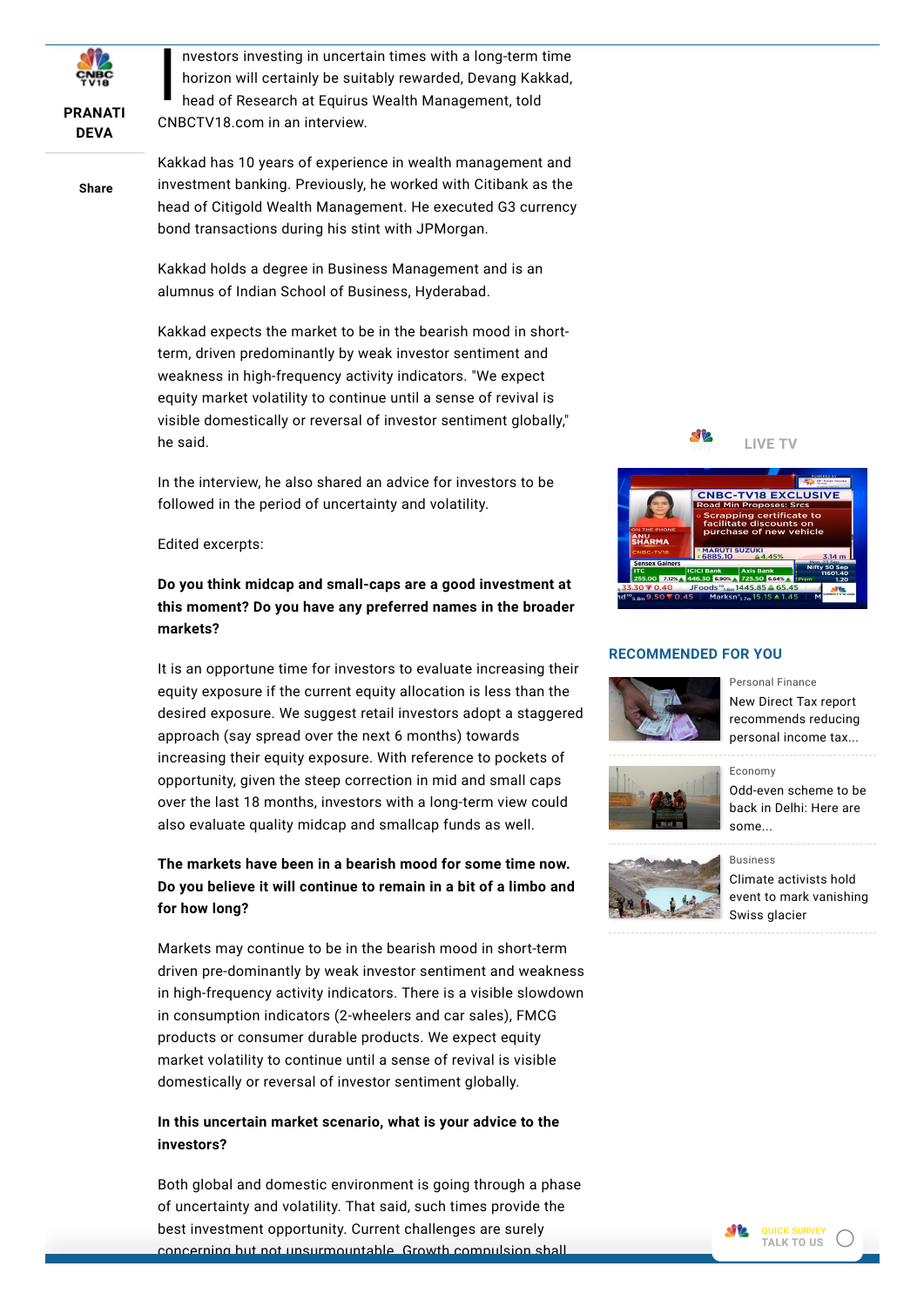drive the government to undertake further reforms measures. Also, after significant correction, investors could evaluate adding good quality midcaps and smallcaps funds to their portfolio. Investors investing in these uncertain times with a long-term time horizon will certainly be suitably rewarded.

#### **Do you believe that part of the asset allocation should be towards precious metals in times like gold or silver?**

Precious metals such as gold or silver have always been viewed as a safe asset class and are chased by investors in times of uncertainty/market turmoil. The recent surge in prices is more driven by events in the global markets rather than demand/supply or any domestic triggers. Events such as the escalation of the trade war between US and China, inverted yield curves in many economies and concerns around the possibility of an economic recession have led to increased attention towards "safe haven" asset class.

From an asset allocation perspective, it always helps to invest in the uncorrelated asset class and hence works as a good hedge/protection in one's portfolio. One could consider holding 5-10 percent allocation in this asset class from a diversification point of view.

#### **The market sentiment remains weak despite the government's announcements and the GDP growth and manufacturing is at a multi-year low. What is your reading of the situation?**

India's gross domestic product (GDP) growth decelerated to a seven-year low of 5 percent in the April-June quarter of 2019-20 compared to 5.8 percent growth in the previous quarter and 8 percent in the same quarter of the previous fiscal. Granular analysis of GDP data suggests India's economic slowdown is deeper and more broad-based than expected. The slowdown had been across all segment of demand. Consumption growth, at 3.1 percent, was at a record low. Gross Fixed Capital Formation (GFCF) growth was only 4 percent, much lower than the 2018 trend of +11 percent and exports demand nearly halved to 5.7 percent. Particularly concerning has been the slowdown in private consumption. That said, there are efforts being taken by the government and central bank through monetary and fiscal routes to bolster the economy.

#### **Do you believe companies will see an earnings revival in Q2 and why?**

Earnings revival may take longer than initially expected, Q2 earnings revival seems a little optimistic. Given the sharp moderation in Q1 numbers, visible lack of momentum in Q2 and limited efficacy of policy actions thus far in initiating a quick growth, earnings revival will take few more quarters, with more concrete signs of recovery coming through in next financial year.

**The economic slowdown has handicapped most of the sectors. When do you see the situation improving?**